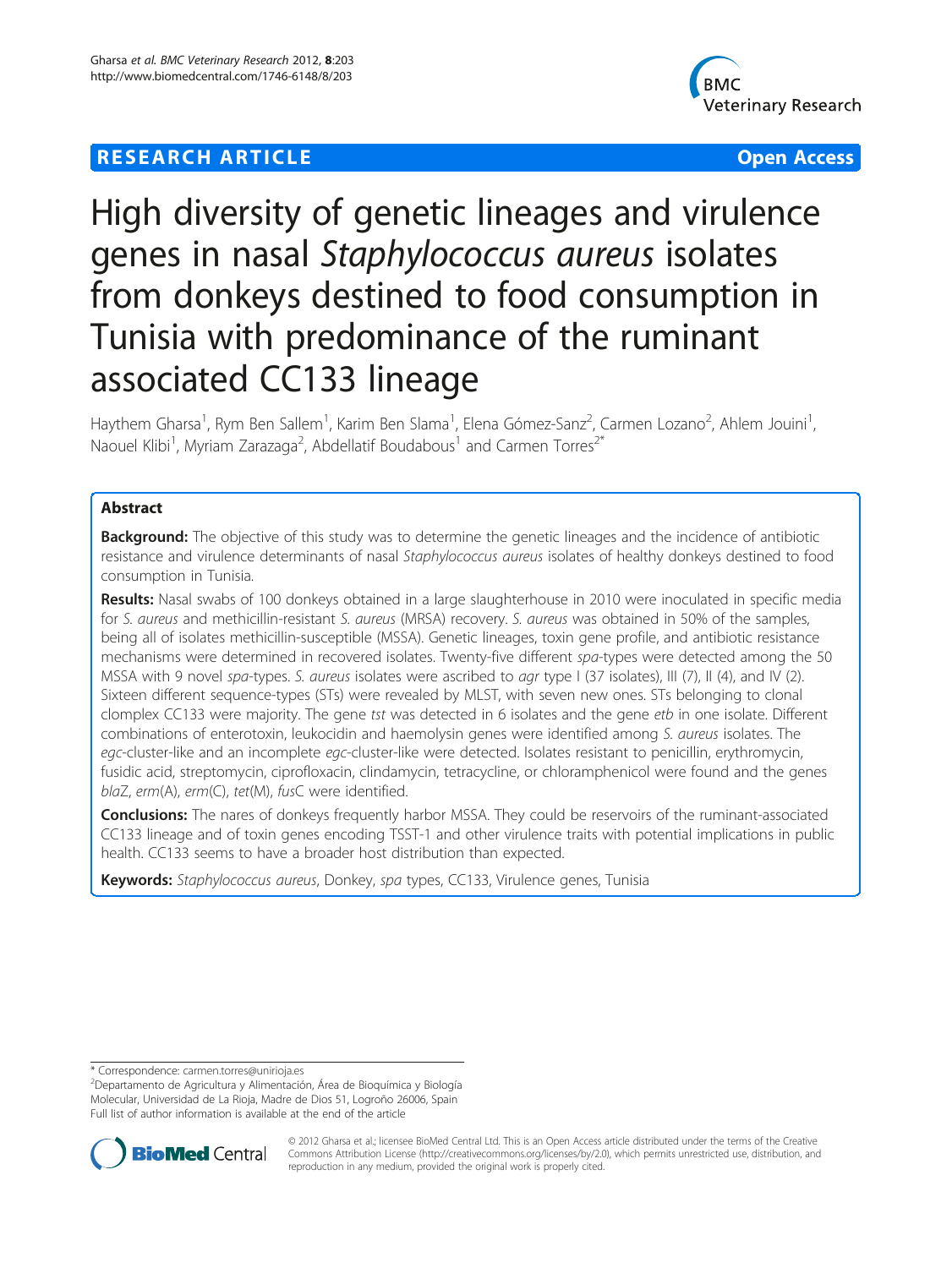## Background

Staphylococcus aureus is a global problem for both humans and animals that affect hospitalized patients and also healthy individuals in the community. This microorganism is usually associated with skin and soft tissue infections. However, it is also able to cause serious diseases, such as pneumonia, meningitis, or septicaemia, among others. Additionally, the pathogenicity of S. aureus infections is facilitated by the expression of several virulence factors, which include cell wall-associated adhesins and several toxin groups [\[1,2](#page-5-0)]. The coordinated expression of these virulence factors is dependent on a global quorum-sensing regulator system, named agr (accessory gene regulator) [[3\]](#page-5-0). Methicillin-resistant S. aureus (MRSA) is a well-recognized human pathogen that has also been identified as a veterinary and zoonotic pathogen. MRSA can cause animal infections and is also able to colonize the skin, nasal and oral mucosa of healthy animals. Several studies have reported the emergence of MRSA among farm animals [[4-7\]](#page-5-0). Moreover, the emergence of MRSA in the equine population has been demonstrated [[8-10](#page-6-0)] and, very recently, MRSA isolates have been detected in microbiota of healthy donkeys [\[11](#page-6-0)].

More than forty-four million donkeys do exist on our planet, of which 40 million (96%) inhabit in developing countries [[12\]](#page-6-0) where donkeys play an important role serving as draught animals (packing, carting, threshing, farm cultivation, riding) [[12](#page-6-0)], as well as for feeding; this is the case of milk [[13](#page-6-0)] or meat products [[14\]](#page-6-0). In Tunisia, there are over a hundred twenty three thousand donkeys (<http://www.onagri.tn>), what represents over 65.5% of the total equine population and it is considered one of the countries with the largest number of donkeys [\[15,16](#page-6-0)]. Donkey food represents approximately 5% of total meat consumed in Tunisia and it is especially eaten in low income families ([http://www.femmezoom.com/\)](http://www.femmezoom.com/).

Few data do exist about the genetic lineages of S. aureus and the prevalence of MRSA that colonizes nares of healthy equids. So far, different clonal lineages such as CC8, CC22 or CC398 have been identified in horses [[10,17\]](#page-6-0). Moreover, the isolates detected presented varied susceptibility to antimicrobials, different toxin profiles and diverse *agr* and SCC*mec* types depending on the clone found [\[10,17\]](#page-6-0). Remarkably, no tst and lukF/lukS-PV positive isolates have been detected in these animals; additionally, as far as we know, no previous studies of this type have been performed in Tunisia and there are very few reports in other African countries [\[12](#page-6-0)].

The objectives of this work were to analyse the prevalence of S. aureus in nasal samples of healthy donkeys destined for food consumption in Tunisia and to determine the genetic lineages and the presence of antimicrobial resistance and virulence genes in the recovered isolates.

## **Methods**

#### Sampling and microbiological isolation

Nasal swabs from 100 healthy donkeys were obtained during March-May 2010 in a large slaughterhouse that receives animals destined for human consumption from farms of all Tunisia. The director of the abattoir gave his permission for taking the samples and it was supervised by the veterinarians of the abattoir. The ARRIVE (Animal Research: reporting of in vivo experiments) guidelines were followed in this study.

Nasal swabs were incubated in Tryptone Soy Broth (TSB) for 48h and then subcultured on Baird-Parker agar (BP) and ORSAB medium (Oxacillin Resistance Screening Agar Base, Oxoid) for 24–48 hours for S. aureus and MRSA recovery, respectively. Suspected S. aureus colonies were initially identified by conventional methods [Gram-staining, catalase test, oxidase test, DNase production, and ability to coagulate rabbit plasma (BioRad)]. S. aureus identification was confirmed by amplification of the species-specific *nuc* gene and, although all isolates were susceptible to methicillin, the presence of the *mecA* gene was also tested [[5](#page-5-0)].

## Antimicrobial susceptibility testing

Susceptibility to 17 antimicrobial agents was performed using the disk-diffusion method [\[18](#page-6-0)]. Antimicrobial agents tested were (charge in μg/disk): penicillin 10 units, oxacillin (1), cefoxitin (30), kanamycin (30), gentamicin (10), tobramycin (10), tetracycline (30), chloramphenicol (30), trimethoprim-sulfamethoxazole (1.25/ 23.75), erythromycin (15), amikacin (30), ciprofloxacin (5), mupirocin (5), vancomycin (30), and teicoplanin (30). In addition, susceptibility to fusidic acid (10) and streptomycin (10 units) was carried out for which methods and breakpoints employed were those recommended by the Société Française de Microbiologie ([http://www.sfm.asso.fr\)](http://www.sfm.asso.fr).

#### Detection of antimicrobial resistance genes

The ribosomal methylases encoded by  $erm(A)$ ,  $erm(B)$ and  $erm(C)$  genes, which confer resistance to erythromycin and clindamycin, and the efflux pump encoded by  $msr(A)$  gene, conferring resistance to erythromycin, were studied by PCR in erythromycin-resistant isolates with primers and conditions as previously described [[5\]](#page-5-0). In addition,  $tet(K)$ ,  $tet(M)$  and  $tet(L)$  genes, which confer resistance to tetracycline, blaZ gene to penicillin, fusB and fusC genes to fusidic acid, ant(6)-Ia, str and ant(3)(9)' genes to streptomycin, and  $cat_{pC221}$ ,  $cat_{pC223}$ , and  $cat_{pC194}$  genes to chloramphenicol were studied by PCR in antimicrobial-resistant S. aureus isolates [\[4](#page-5-0)].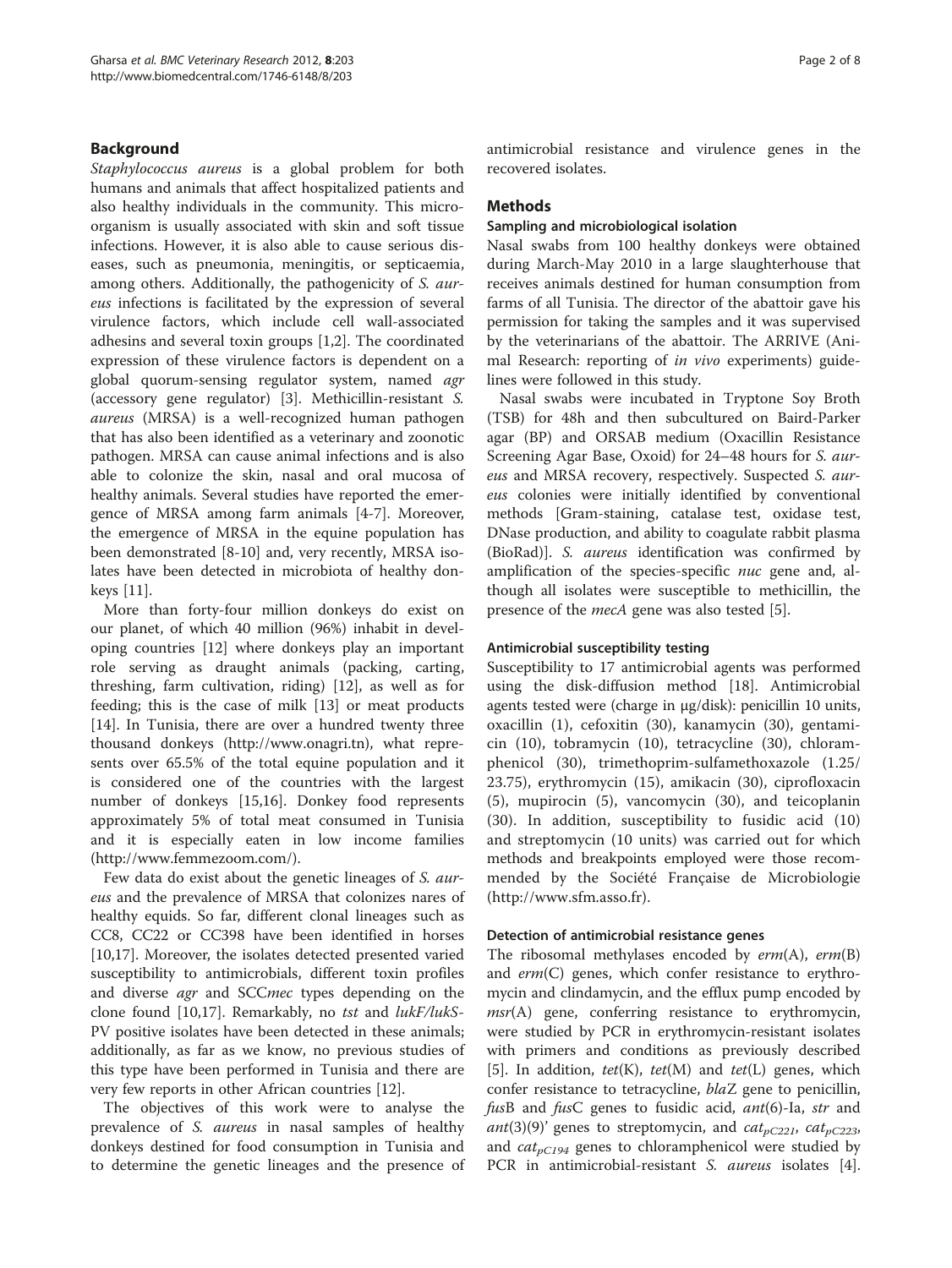Mutations in elongation factor G were studied by sequence analysis of fusA gene in all fusidic acid-resistant isolates [[19](#page-6-0)].

## Molecular typing of S. aureus isolates

Spa-typing was performed in all S. aureus isolates as described elsewhere [[20](#page-6-0)]. The polymorphic X region of spa gene was amplified by PCR, and sequences were analyzed using Ridom Staph-Type software version 1.5.21 (Ridom GmbH), which automatically detects spa repeats and assigns a spa-type according to [http://spaserver.](http://spaserver.ridom.de/) [ridom.de/.](http://spaserver.ridom.de/) Identification of agr allele group (I–IV) was determined by PCR as earlier described [[21\]](#page-6-0).

Multilocus-sequence-typing (MLST) was performed in selected S. aureus isolates (one isolate of each detected spa-type): the allelic profile of each isolate was obtained by sequencing internal fragments of 7 unlinked housekeeping genes (arcC, aroE, glpF, gmk, pta, tpi, and  $yqil$ , allowing the determination of the sequence-type (ST), by the MLST database (<http://saureus.mlst.net/>). In these selected isolates, the clonal complexes (CC) were assigned according to the obtained ST; in the remaining isolates, the CC were assumed depending on the spa-types.

All isolates that presented spa-types associated with the clonal complex CC133 were tested for their capacity to coagulate bovine plasma (Sigma–Aldrich) following standard methodology [\[22](#page-6-0)].

## Detection of staphylococcal toxin genes

All isolates were tested by PCR for the presence of 18 genes coding for staphylococcal enterotoxins (sea, seb, sec, sed, see, seg, seh, sei, sej, sek, sel, sem, sen, seo, sep, seq, ser and seu), tst gene encoding the TSST-1 (Toxic Shock Syndrome Toxin) [[23\]](#page-6-0), lukF/lukS-PV genes encoding leukocidin PVL (Panton Valentine leukocidin), lukED genes encoding the bicomponent leukotoxin LukE-LukD, lukM gene coding for leukocidin M as well as eta and etb genes encoding exfoliative ETA and ETB toxins, respectively, and hla, hlb, hld, hlg and hlg<sub>v</sub> genes encoding haemolysin toxins. The presence of all these genes were tested using primers and conditions as previously described [[24](#page-6-0)].

## Results

## Field survey for S. aureus isolates from donkeys

No MRSA isolates were recovered in the 100 nasal samples of donkeys tested in this study when inoculated onto ORSAB plates. Nevertheless, S. aureus isolates were obtained from Baird-Parker agar plates in 50 of the 100 tested samples (50%), and one isolate per sample was further studied. The collection of 50 S. aureus isolates were cefoxitin and oxacillin susceptible, lacked

the mecA gene, and then were confirmed methicillinsusceptible S. aureus (MSSA).

## Molecular typing of MSSA isolates detected in this study

The characteristics of the 50 MSSA isolates recovered in this study are shown in Table [1.](#page-3-0) Twenty-five different spa-types were detected, with nine of them being new and registered in the web site ([http://spa.ridom.de/](http://spa.ridom.de/submission.shtml) [submission.shtml](http://spa.ridom.de/submission.shtml)) as (number of isolates): t8449 (1), t8842 (1), t8840 (1), t8837 (1), t8836 (1), t7721 (1), t7720 (1), t7718 (2) and t7717 (2). The already described spa-types detected among our isolates were as follows (number of isolates when more than one): t1166 (14), t127 (4), t166 (4), t701 (4), t2484 (2), t091, t593, t1403, t1736, t1784, t2420, t3043, t3583, t3896, t4735, and t4781.

Twenty-five MSSA isolates were typed by MLST (one isolate of each spa-type) and 16 different STs were identified, seven of them being new and registered as ST2109, ST2110, ST2111, ST2150, ST2151, ST2152 and ST2181 (Table [1\)](#page-3-0). Two isolates showing new spa-types also presented new STs (ST2111-t8837 and ST2152 t8842). The STs or *spa-types* detected among our S. aureus isolates were found to be distributed within eight clonal complexes (% of the isolates): CC133 (44%), CC1 (14%), CC6 (10%), CC522 (8%), CC72 (6%), CC7 (2%), CC15 (2%), and CC22 (2%). The remaining detected STs (10% of the isolates) did not belong to any CC representing singletons. The new detected STs belonged to CC133 (2 isolates), CC7, and CC22, whereas three STs were singletons. All strains which presented spa-types associated with CC133 presented the ability to coagulate bovine plasma.

Amplification of the *agr* locus showed that *agr* group I was predominant (detected in 37 of 50 MSSA isolates, 74%), the remaining isolates being ascribed to *agr* group III (detected in 7 isolates, 14%), agr group II (4 isolates, 8%), and agr group IV (2 isolates, 4%).

## Characterization of antimicrobial resistance mechanisms and virulence genes

Sixty percent of S. aureus isolates showed susceptibility to all tested antimicrobial agents, while the remaining isolates revealed resistance to the following antimicrobials: penicillin (24% of isolates, carrying blaZ gene), erythromycin [16%, carrying  $erm(A)$  (8 isolates) and  $erm(A)$  +  $erm(C)$  (2 isolates)], tetracycline [2%, carrying  $tet(M)$ gene], and fusidic acid (24%, one strain carrying fusC gene). All 50 MSSA isolates showed susceptibility to amikacin, cefoxitine, ciprofloxacin, gentamicin, kanamycin, mupirocin, oxacillin, streptomycin, teicoplanin, tobramycin, trimethoprim-sulfamethoxazole, and vancomycin. No mutations in elongation factor G of fusA gene were detected in analyzed fusidic acid-resistant isolates.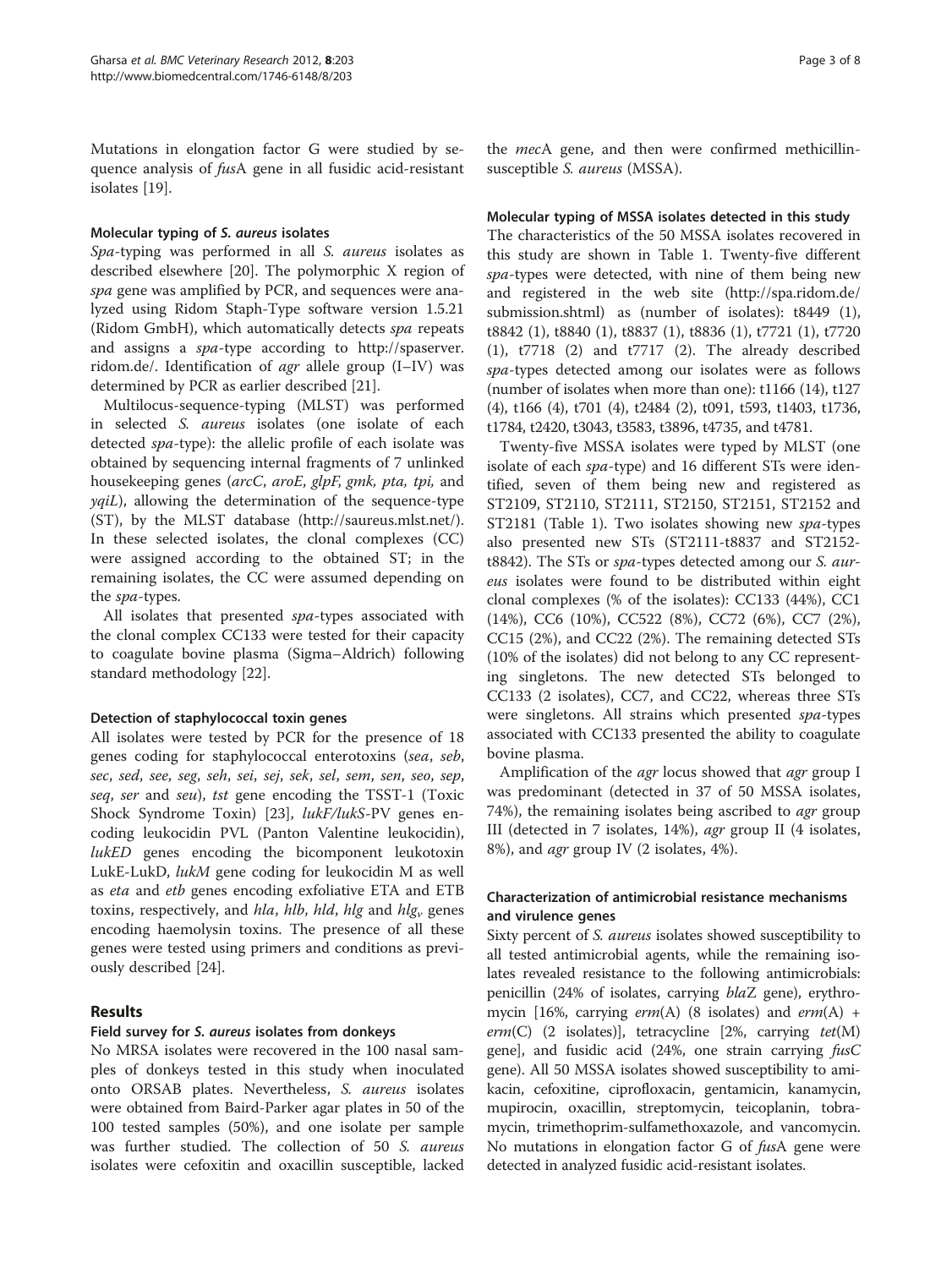<span id="page-3-0"></span>

| Number of<br><b>isolates</b> | spa<br>type <sup>a</sup> | MLST <sup>ab</sup> | CC <sub>p</sub> | agr<br>type                        | enterotoxin genes<br>detected <sup>c d</sup>                                                                            | Other toxin genes<br>detected <sup>c</sup>       | Phenotype of antibiotic Resistance genes<br>resistance <sup>c,e</sup> | detected <sup>c</sup>            |
|------------------------------|--------------------------|--------------------|-----------------|------------------------------------|-------------------------------------------------------------------------------------------------------------------------|--------------------------------------------------|-----------------------------------------------------------------------|----------------------------------|
| 14                           | t1166                    | ST133              | CC133           |                                    | see <sup>1</sup> , sei <sup>1</sup> , ser <sup>10</sup>                                                                 | hla, hlb <sup>11</sup> , hld, lukED              | $F^2$ -FA <sup>3</sup>                                                | erm(A) <sup>2</sup>              |
| $\overline{2}$               | t7718                    | ST133              | CC133           |                                    | see <sup>1</sup> , ser                                                                                                  | hla, hld, lukED                                  |                                                                       |                                  |
| 1                            | t2420                    | ST133              | CC133           |                                    | seq, ser                                                                                                                | hla, hld, lukED                                  | E-FA                                                                  | erm(A)                           |
|                              | t1403                    | ST133              | CC133           |                                    | ser                                                                                                                     | hla, hlb, hld, lukED                             | P-E-S-FA                                                              | blaZ, erm(A)                     |
| 1                            | t8836                    | ST133              | CC133           | -1                                 |                                                                                                                         | hla, hlb, hld, lukED                             |                                                                       |                                  |
|                              | t3583                    | ST133              | CC133           |                                    | seh                                                                                                                     | hla, hlb, hld, lukED                             |                                                                       |                                  |
|                              | t4735                    | ST2150             | CC133           |                                    | ser                                                                                                                     | hla, hlb, hld, lukED                             |                                                                       |                                  |
|                              | t8837                    | ST2111             | CC133           | $\mathbf{I}$                       | sei, ser                                                                                                                | hla, hlb, hld, lukED                             |                                                                       |                                  |
| 4                            | t127                     | ST1738             | CC1             | Ш                                  | sea <sup>1</sup> , seb <sup>1</sup> , see <sup>1</sup> , sek <sup>1</sup> , seh,<br>seq <sup>1</sup> , ser <sup>3</sup> | $tst1$ , hla, hlb, hld, lukED,                   | $P^2 - FA^1$                                                          | $blaZ2$ , fusC <sup>1</sup>      |
|                              | t1784                    | ST <sub>1</sub>    | CC1             | $\ensuremath{\mathsf{III}}\xspace$ | seh, ser                                                                                                                | hla,hlb,hld lukED                                |                                                                       |                                  |
|                              | t7720                    | ST <sub>1</sub>    | CC1             | $\  \ $                            | seh, ser                                                                                                                | hla, hld, lukED                                  | P-E-CP-FA                                                             | blaZ, erm(A)                     |
|                              | t3896                    | ST <sub>1</sub>    | CC1             | $\  \ $                            | sea, see, seh, sek, seg                                                                                                 | hla, hld, lukED                                  | $P-FA$                                                                | blaZ                             |
| $\overline{4}$               | t701                     | ST <sub>6</sub>    | CC <sub>6</sub> |                                    | sea <sup>3</sup> , see <sup>2</sup> , sed <sup>2</sup> , ser <sup>3</sup>                                               | $tst1$ , hla, hlb $1$ , hld, lukED               | $P-E^1-S^1-FA^1$                                                      | blaZ, $erm(A)^1$ ,<br>$erm(C)^1$ |
|                              | t8840                    | ST <sub>6</sub>    | CC <sub>6</sub> | $\mathbf{I}$                       | seh, seg, ser                                                                                                           | hla, hlb, hld, lukED                             | P                                                                     | blaZ                             |
| 4                            | t166                     | ST2057             | CC522           |                                    | sec <sup>1</sup> , sej <sup>2</sup> , sel <sup>1</sup> , ser <sup>2</sup>                                               | tst <sup>1</sup> , hla, hlb, hld, lukED,<br>lukM | $E^3$ -C <sup>1</sup> -FA <sup>3</sup>                                | $erm(A)^3$ , $erm(C)^1$          |
| $\overline{2}$               | t7717                    | ST72               | CC72            |                                    | [seq, sei, sem, sem, seo,<br>seul <sup>1</sup> , see <sup>1</sup> , sel                                                 | hla, hlb, hld, lukED                             |                                                                       |                                  |
|                              | t7721                    | <b>ST72</b>        | CC72            |                                    | [seq, sei, sem, sem, seo,<br>seul, sec, sel                                                                             | hla, hld, lukED                                  |                                                                       |                                  |
|                              | t091                     | ST2110             | CC7             |                                    | ser                                                                                                                     | hla, hld, lukED                                  | P-TE-CP                                                               | blaZ, tet(M)                     |
|                              | t593                     | ST15               | CC15            | $\, \parallel$                     | ser                                                                                                                     | hla. hld. lukED                                  |                                                                       |                                  |
| 1                            | t4781                    | ST2181             | CC22            |                                    | [seq, sei, sem, sem,<br>seo, seul, ser                                                                                  | tst, hla, hld, hlg                               | P                                                                     | blaZ                             |
| $\overline{2}$               | t2484                    | ST2151             | Singleton II    |                                    | [sem, sen, sei, seu] <sup>1</sup> , sec,<br>sel, sem <sup>1</sup>                                                       | tst <sup>1</sup> , hla, hlb, hld                 |                                                                       |                                  |
|                              | t1736                    | ST2109             | Singleton IV    |                                    | [sem, sen, sei]                                                                                                         | hla, hlb, hld, lukED                             |                                                                       |                                  |
| 1                            | t3043                    | ST1660             | Singleton II    |                                    | [sem, sen, sei, seu],<br>sec, sel, ser                                                                                  | tst, hla, hlb, hld                               | Ε                                                                     | erm(A)                           |
|                              | t8449                    | ST350              | Singleton       |                                    | [sem, sen, sei, seu]                                                                                                    | hla, hlb, hld                                    |                                                                       |                                  |
| 1                            |                          | t8842 ST2152       | Singleton IV    |                                    | sej                                                                                                                     | etb, hla, hlb, hld, lukED                        |                                                                       |                                  |

<sup>a</sup> New spa-types or sequence types detected are shown in bold.<br><sup>b</sup> The MLST was performed in one isolate of each spa-type and the corresponding ST and CC were assumed for all isolates presenting the same spa-type.<br><sup>c</sup> In

this characteristic is indicated in superscript.

<sup>d</sup> Genes normally physically linked that compound the different *egc* clusters are included in brackets.<br><sup>e</sup> P: penicillin; E: erythromycin; TE: tetracycline; S: streptomycin; CP: ciprofloxacin; C: chloramphenicol; FA: f

Six MSSA isolates carried the gene tst encoding TSST-1 (12%). The gene etb encoding toxin ETB was detected in one isolate (2%). None of our isolates harbored the genes for PVL or ETA toxins. Other virulence genes carried by MSSA isolates were: hla, hld (100%), lukED (90%), hlb (70%), ser (60%), sei (20%), seh (18%), sen (16%), see, sem, seu (14%), sel (12%), sea, sec (10%), lukM, seq (8%), seg, sej, seo (6%), sed, sek (4%), seb, hlg, hlg<sub>v</sub> (2%) and the egc cluster-like [sei, seg, sem, sen, seo, seu $(6%)$  (Table 1).

## **Discussion**

Very limited data on the nasal carriage of S. aureus in donkeys are available. In this sense, a study conducted in Ethiopia described the detection of S. aureus in the upper respiratory tract of 13% of tested donkeys [\[12](#page-6-0)]. Other study performed in Italy detected S. aureus in 6% of donkey milk samples [[13](#page-6-0)]. The high recovery rate of S. aureus detected among nasal samples of healthy donkeys in the present report (50% of tested samples) is relevant, and represents the first study of this type in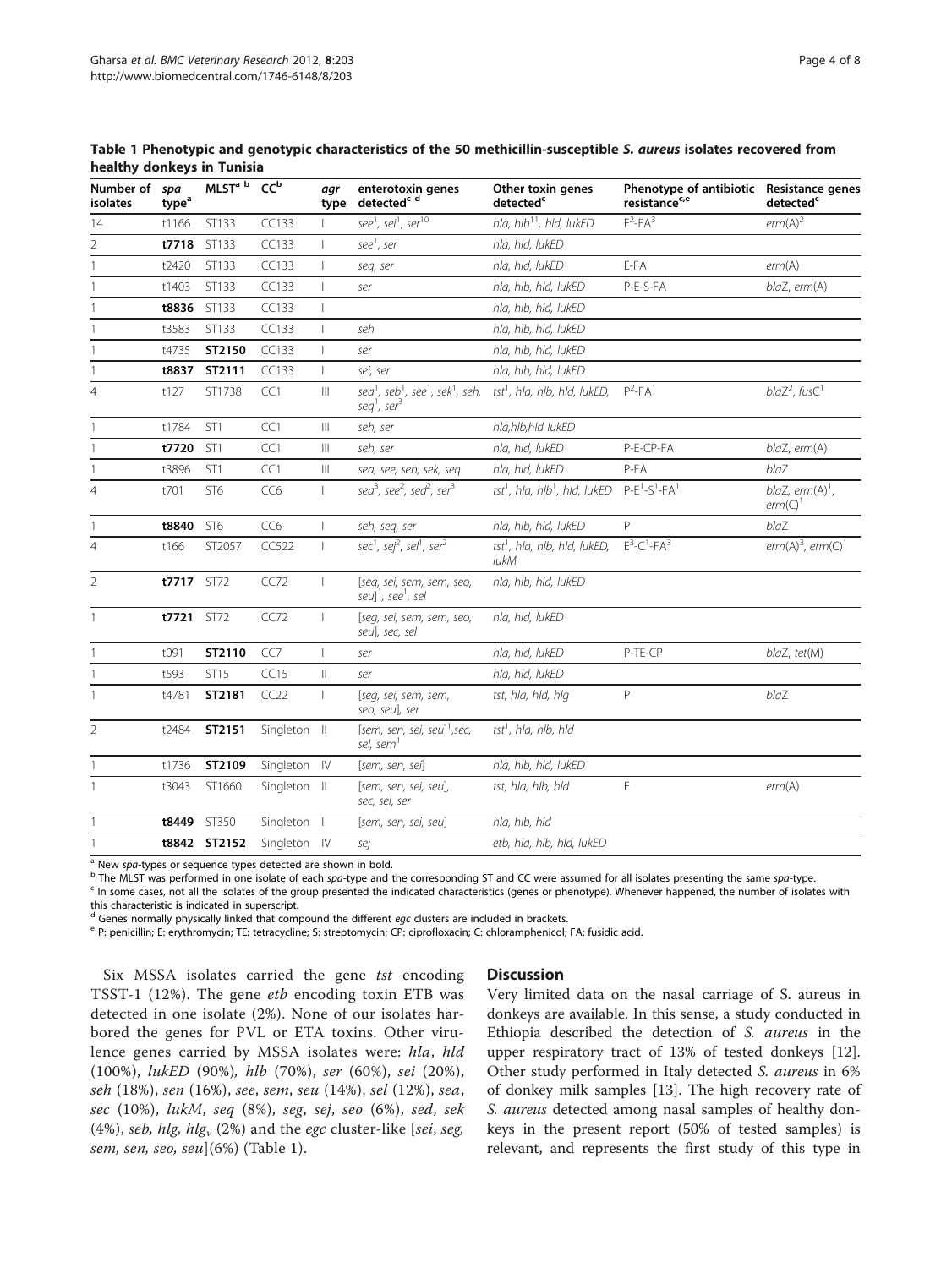Tunisia. The high diversity of genetic lineages among the S. aureus recovered is noteworthy. However, it should be noted that all our strains were methicillin susceptible. Elevated clonal variety has been already detected in other studies among MSSA strains and it seems that MSSA of human show a higher genetic diversity than MRSA [\[25\]](#page-6-0).

The 16 different STs identified by MLST among S. aureus isolates, with seven of them new, were distributed in eight clonal complexes (CC133, CC1, CC6, CC522, CC72, CC7, CC15 and CC22), and five singletons. Among these, CC133, CC1 and CC6 were predominant and grouped 68% of typed isolates.

Twenty two of our isolates (44%) corresponded to the major ruminant lineage CC133 [\[6](#page-5-0)[,22](#page-6-0)], being the major detected lineage. Several previous studies have reported the existence of CC133 in clinical S. aureus isolates of cattle, goats and sheep [\[26](#page-6-0)-[28\]](#page-6-0); nevertheless, this clone was not detected in an earlier study carried out in Tunisia on healthy sheep [[29](#page-6-0)]. It is interesting to remark that the clonal complex CC133 was associated with different spa-types in donkey isolates in our study (t1166, t1403, t2420, t3583, t7718, t8836) or in sheep and goat isolates (t544, t2678, t3495, t4560, t5592, t7294, t7296, t7297, t7298, t7300) in previous studies [\[28](#page-6-0)]. It has been reported that S. aureus isolates of the clonal complex CC133 have been also responsible for most cases of mastitis in dairy farms [[30](#page-6-0)], and it seems that this clone may have a broad geographic distribution. The agr-type I detected among the CC133 isolates in our study was coincident with former reports [\[31\]](#page-6-0). Some authors propose that strains of lineage CC133 could have evolved and adapted to small ruminants derived from humans due to an adaptive genome diversification resulted from allelic variation, gene loss, and horizontal acquisition of mobile genetic elements containing virulence genes with attenuated or enhanced activity in ruminants. The capacity to coagulate bovine plasma detected in our isolates belonging to this CC is a characteristic previously reported for isolates adapted to small ruminants and bovine [[22](#page-6-0)]; and the acquisition of a novel staphylococcal pathogenicity island (SaPIov2) carrying a novel von Willebrand factor-binding protein (vWBP) with ruminant-specific coagulase activity has been described among isolates of this lineage [[22\]](#page-6-0). On the other hand, a very recent study undergone in a Danish Zoo [[32](#page-6-0)] has revealed that ST133 may have a broader host distribution since it was detected in S. aureus of a wide variety of animal species. However, to the best of our knowledge, this is the first description of this genetic lineage in donkeys [\[6](#page-5-0)].

Seven MSSA isolates were ascribed to the clonal complex CC1 (those of ST1 and ST1738) which is a common lineage among human isolates [\[26](#page-6-0)]. This data is in

accordance with earlier reports [\[33\]](#page-6-0) where S. aureus isolated from equines were more likely to cluster into human associated lineages. In the referred study performed in United Kingdom, equine-associated S. aureus isolates were assigned to the major human lineage CC1. Although this CC seems to be related to human isolates, a possible animal origin has also been suggested in other studies, given that its presence in other animal species is not exceptional [[34\]](#page-6-0).

The lineage CC6, less frequently detected among our isolates (5 isolates), has been previously detected in both human and animal S. aureus isolates [\[35,36\]](#page-6-0). Our CC6 MSSA isolates were classified into the agr group I, which is in harmony with previous studies [\[37\]](#page-6-0).

Three MSSA isolates were ascribed to the clonal complex CC72; this clone has been detected in humans in different countries [[38,39\]](#page-6-0). One isolate belonged to the clonal complex CC15, which has been before detected in humans at both community and hospital settings [[40,41\]](#page-6-0). Another study conducted in five African countries [[42\]](#page-6-0) showed that 12% of S. aureus obtained from humans in the community corresponded to the CC15 clone. In our study, the characteristics of our CC15 isolate were different from other previous reports in relation to the spa-types, agr-types and virulence determinants [\[40,42\]](#page-6-0).

One MSSA isolate was ascribed to lineage CC22, associated to the United Kingdom EMRSA-15, which is commonly isolated from pet animals, especially dogs [[35,43\]](#page-6-0). This result is consistent with that of [\[17](#page-6-0)] where the MRSA isolates of equines belonged to the same clone EMRSA-15 (CC22) and harbored the egc clusterlike comprising the enterotoxin genes: seg, sei, sem, sen, seo, and seu [\[37\]](#page-6-0).

Several virulence genes were detected in our MSSA isolates. The detection of the tst gene in 12% of isolates is interesting, although this percentage was lower than the one detected among S. aureus isolates from healthy sheep (78%) or healthy humans (20%) in Tunisia [\[29,44](#page-6-0)]. Nevertheless, the tst gene was not detected among S. aureus isolates of donkey milk in a previous report [[13\]](#page-6-0). Most of our MSSA isolates harboured haemolysin genes, where the *hla* and *hld* genes were present in all our isolates. Similarly, a significant number of strains harboured the *hlb* gene, while the *hlg* and  $hlg_v$  genes were only present in one isolate. High occurrence of the *hld* gene in nasal S. aureus isolates of healthy sheep in Tunisia has also been reported [\[29\]](#page-6-0). Remarkably, most of our isolates (90%) carried the lukED genes, which are commonly present in cattle causing bovine mastitis infections [[5\]](#page-5-0). In addition, a high number of enterotoxin genes, with 3 distinct egc-cluster-like variants, were observed. With this regard, some strains presented some but not all of the genes comprising the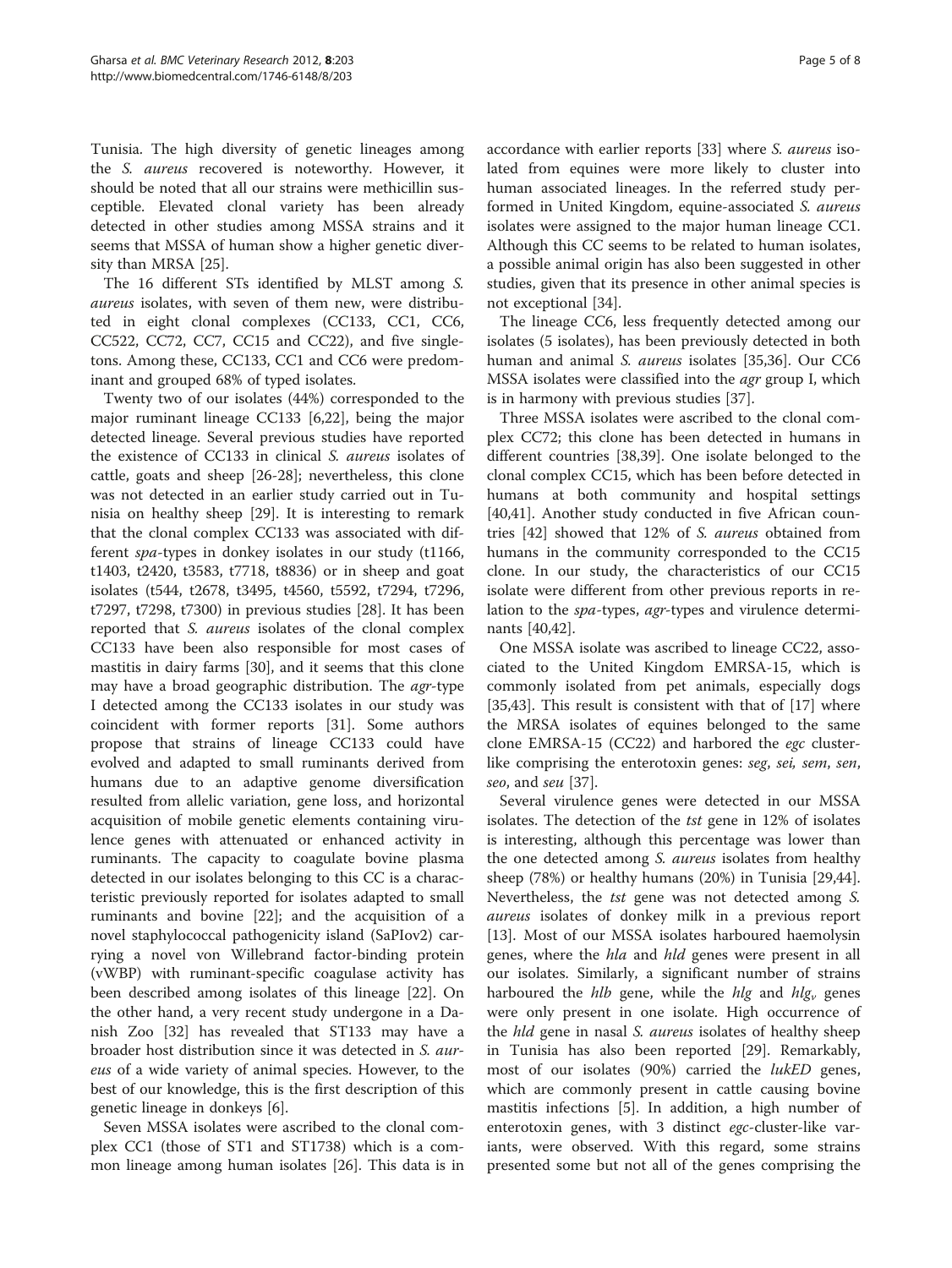<span id="page-5-0"></span>egc-cluster or egc-cluster-like. The absence of one or more genes in the egc-cluster has been previously reported [\[45,46](#page-7-0)]. Even though S. aureus associated food poisoning outbreaks are normally due to human isolates [[47\]](#page-7-0), the presence of a wide variety of enterotoxin genes in S. aureus from donkey reflects the adaptation of enterotoxigenic strains to different mammalian species. The presence of the exfoliatin *etb* gene in one isolate, which also revealed novel genetic characteristics (t8842- ST2152), is remarkable.

Most of our MSSA showed susceptibility to the antimicrobials tested (60%) with several exceptions. The low frequency of penicillin resistance detected among our isolates contrasts with the high frequency of this type of resistance reported for human isolates, even in commensal strains [\[44](#page-6-0)[,45](#page-7-0)]; however, it is in agreement with isolates of sheep origin [\[29\]](#page-6-0). With regard to fusidic acid resistance, the rate found in different countries is very variable, with percentages ranging from <1% to >50% [[48\]](#page-7-0). No mutations in elongation factor G have been detected in the fusA sequences of the analyzed fusidic acid resistant S. aureus isolates and the fusC gene was only detected in one strain. The resistance mechanism of the remaining fusidic acid resistant MSSA strains of this study remains unknown. In addition, 2 streptomycin- and one chloramphenicol-resistant isolates did not present any of the tested resistance genes.

## Conclusions

In conclusion, the nares of healthy donkeys could be a reservoir of S. aureus isolates of the small ruminant associated CC133 lineage and also of isolates carrying the toxic shock syndrome related gene tst and enterotoxin genes responsible for food poisoning outbreaks.

Remarkably, CC133 seems to have a broader host distribution having been detected in different animal species. More studies should be performed in the future to gain knowledge in the genetic lineages of S. aureus circulating among healthy animals, as well as in the capacity of these strains to produce virulence factors, due to the risk of animal-to-human bacterial transfer and the acquisition and dissemination of the SCCmec element, which is responsible for genetic background common to endemic methicillin resistant S. aureus.

#### Abbreviations

MRSA: Methicillin-resistant Staphylococcus aureus; MSSA: Methicillinsusceptible Staphylococcus aureus; MLST: Multilocus-sequence-typing; ST: Sequence type; CC: Clonal complex; TSST–1: Toxic Shock Syndrome Toxin; PVL: Panton valentine leukocidin; ORSAB: Oxacillin resistance screening agar base.

Part of the results of this manuscript has been presented in the 7th European Congress on Tropical Medicine and International Health in Barcelona, Spain 3<sup>rd</sup> -6<sup>th</sup> October 2011.

#### Competing interests

Non-financial competing interests do exist.

#### Authors' contributions

HG and RBS took the animal samples, isolated the S. aureus strains and identified them and carried out important part of the genetic analysis. They participated in the writing of the manuscript. KBS participated in the design of the study, writing of the paper and in the collection of samples and isolation of microorganisms. EGS and CL contributed to the genetic analysis of the virulence factors in the collection of isolates and in the revision of the paper. AJ and NK participated in the identification of S. aureus isolates and in the study of the resistance genes of the microorganisms. MZ contributed to the design of the study, the general discussion of the manuscript and the writing of the paper. CT and AB conceived the study, participated in its design and carried out the general coordination of it and helped to draft the manuscript. All authors read and approved the final manuscript.

#### Authors' information

EGS, CL, MZ and CT belong to the Research Group on -Antimicrobial resistance, virulence and molecular epidemiology in bacteria of animals, food, humans and the environment of the University of Rioja that is coordinated by CT (PhD in Pharmacy and professor of the University of Rioja) and with important contribution of MZ (PhD in Veterinary and Associate Prof. of the Univ. of Rioja). HG, RBS, KBS, AJ, NK and AB belong to the research group on Surveillance of antimicrobial resistance and virulence in animals, food and the environment and implication in human health of the Univ. of Tunis (in Tunisia), coordinated by AB (PhD in Biology and professor of that University).

#### Acknowledgements

This study has been possible thank to an Integrated Action financed by the Agencia Española de Cooperación Internacional al Desarrollo (AECID) from the Ministerio de Asuntos Exteriores of Spain (D/030439/10 y A1/038210/11) and from the Tunisian Ministry of Higher Education and Scientific Research. C. Lozano has a predoctoral fellowship from the Ministerio de Ciencia e Innovación of Spain, E. Gómez-Sanz a predoctoral fellowship from the Gobierno de La Rioja. We acknowledge the cooperation of the company Ellouhoum (Production and Marketing of the meat in Tunisia) for sample collection.

#### Author details

<sup>1</sup> Laboratoire des Microorganismes et Biomolécules Actives, Faculté des Sciences de Tunis, Université Tunis-El Manar, Tunis 2092, Tunisia. 2 Departamento de Agricultura y Alimentación, Área de Bioquímica y Biología Molecular, Universidad de La Rioja, Madre de Dios 51, Logroño 26006, Spain.

Received: 31 May 2012 Accepted: 22 October 2012 Published: 29 October 2012

#### References

- 1. Dinges MM, Orwin PM, Schlievert PM: Exotoxins of Staphylococcus aureus. Clin Microbiol Rev 2000, 13:16–34.
- 2. Somerville GA, Proctor RA: At the crossroads of bacterial metabolism and virulence factor synthesis in Staphylococci. Microbiol Mol Biol Rev 2009, 73:233–248.
- Kahl BC, Belling G, Becker, Chatterjee I, Wardecki K, Hilgert K, Cheung AL, Peters G, Herrmann M: Thymidine-dependent Staphylococcus aureus small-colony variants are associated with extensive alterations in regulator and virulence gene expression profiles. Infect Immun 2005, 73:4119–4126.
- 4. Vanderhaeghen W, Hermans K, Haesebrouck F, Butaye P: Methicillinresistant Staphylococcus aureus (MRSA) in food production animals. Epidemiol Infect 2010, 138:606–625.
- 5. Gómez-Sanz E, Torres C, Lozano C, Fernández-Pérez R, Aspiroz C, Ruiz-Larrea F, Zarazaga M: Detection, molecular characterization, and clonal diversity of methicillin-resistant Staphylococcus aureus CC398 and CC97 in Spanish slaughter pigs of different age groups. Food Pathog Dis 2010, 7:1269–1277.
- 6. Fitzgerald JR: Livestock-associated Staphylococcus aureus: origin, evolution and public health threat. Trends Microbiol 2012, 20:192–198.
- 7. Pantosti A: Methicillin-resistant Staphylococcus aureus associated with animals and its relevance to human health. Frontiers Microbiol 2012, 3:127.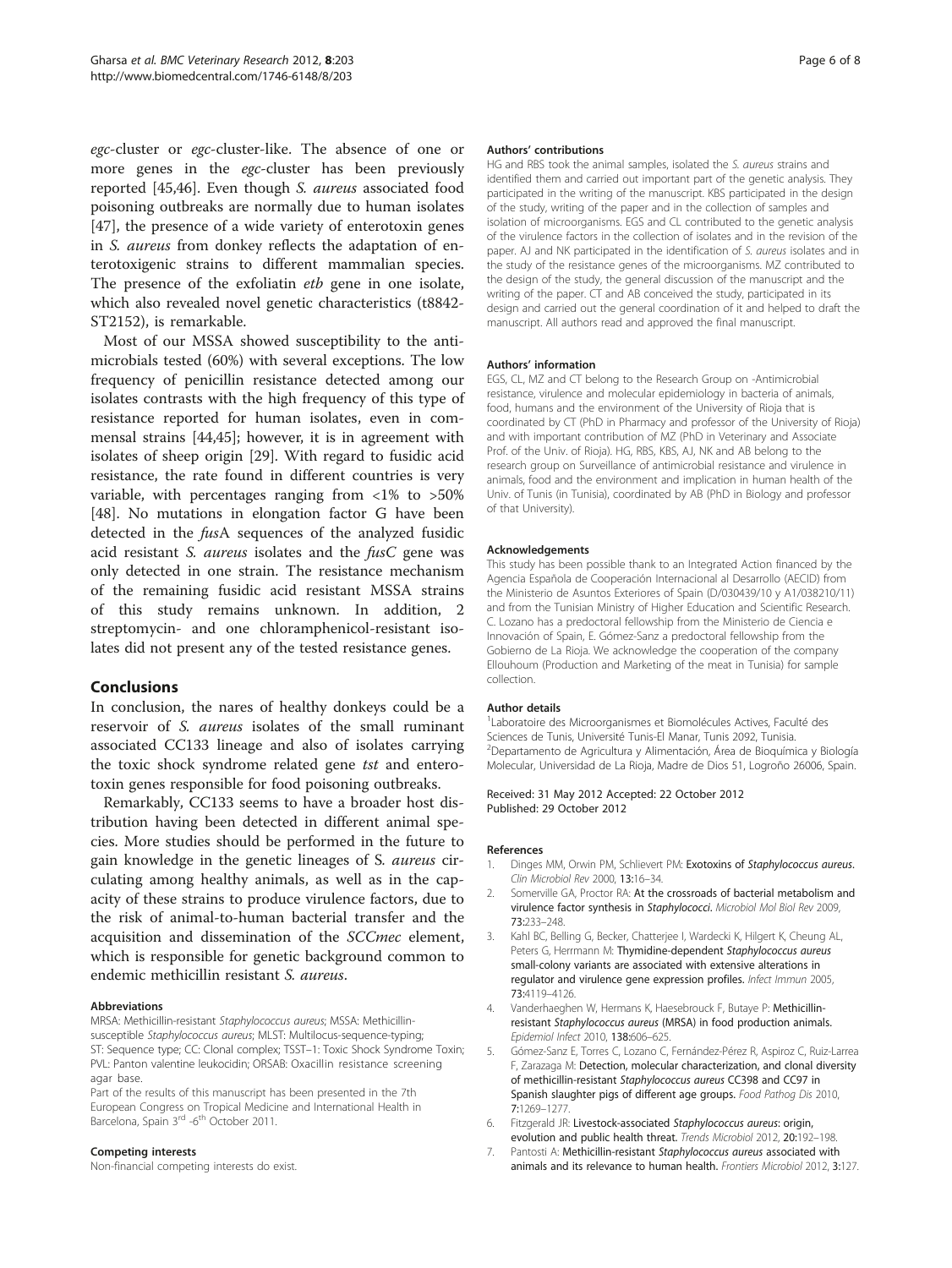- <span id="page-6-0"></span>8. Weese JS, Duijkeren VE: Methicillin-resistant Staphylococcus aureus and Staphylococcus pseudintermedius in veterinary medicine. Vet Microbiol 2009, 140:418–429.
- Burton S, Reid-Smith R, McClure JT, Weese JS: Staphylococcus aureus colonization in healthy horses in Atlantic Canada. Can Vet J 2008, 49:797–799.
- 10. Van den Eede A, Martens A, Lipinska U, Struelens M, Deplano A, Denis O, Haesebrouck F, Gasthuys F, Hermans K: High occurrence of methicillin-resistant Staphylococcus aureus ST398 in equine nasal samples. Vet Microbiol 2009, 133:138–144.
- 11. Foti M, Fisichella V, Giacopello C: Detection of methicillin-resistant Staphylococcus aureus (MRSA) in the microbial flora from the conjunctiva of healthy donkeys from Sicily (Italy). Vet Ophthalmol 2012, 1463–5224.
- 12. Gutema DF, Duguma BE, Dinka AG: Isolation and identification of aerobic bacterial flora from the upper respiratory tract of donkeys in Central Ethiopia. Int J Appl Res Vet Med 2009, 7:181–189.
- 13. Pilla R, Dapra V, Zecconi A, Piccinini R: Hygienic and health characteristics of donkey milk during a follow-up study. J Dairy Res 2010, 77:392–397.
- 14. Polidori P, Vincenzetti S, Cavallucci C, Beghelli D: Quality of donkey meat and carcass characteristics. Meat Sci 2008, 80:1222–1224.
- 15. Wilson RT: Distribution and importance of the domestic donkey in circumsaharan Africa. Sing J Trop Geog 1978, 2:136–143.
- 16. Nengomasha EM, Pearson RA, Wold AG: Empowering people through donkey power into the next millennium. Empowering Farmers with Animal Traction (Proceedings of an ATNESA Workshop) 2000, 21:22–31.
- 17. Walther B, Monecke S, Ruscher C, Friedrich AW, Ehricht R, Slickers P, Soba A, Wleklinski CG, Wieler LH, Lubke-Becker A: Comparative molecular analysis substantiates zoonotic potential of equine methicillin-resistant Staphylococcus aureus. J Clin Microbiol 2009, 47:704-710.
- 18. CLSI: Performance standards for antimicrobial susceptibility testing; eighteenth informational supplement. Wayne, Pennsylvania, USA: CLSI document M100-18 CLSI; 2010.
- 19. O'Neill AJ, Bostock M, Moita AM, Chopra I: Antimicrobial activity and mechanisms of resistance to cepahalosporin P1, an antibiotic related to fusidic acid. J Antimicrob Chemother 2002, 50:839–848.
- 20. Harmsen D, Claus H, Witte W, Rothganger J, Claus H, Turnwald D, Vogel U: Typing of methicillin-resistant Staphylococcus aureus in a university hospital setting by using novel software for spa repeat determination and database management. J Clin Microbiol 2003, 41:5442-5448.
- 21. Shopsin B, Herring S, Kreiswirth BN: Hospital-acquired and community-derived: the future of MRSA? Clin Infect Dis 2003, 37:151–152. author reply 152.
- 22. Guinane CM, Ben Zakour NL, Tormo-Mas MA, Weinert LA, Lowder BV, Cartwright RA, Smyth DS, Smyth CJ, Lindsay JA, Gould KA, Witney A, Hindsb J, Bollback JP, Rambaut A, Penadés JR, Fitzgerald JR: Evolutionary genomics of Staphylococcus aureus reveals insights into the origin and molecular basis of ruminant host adaptation. Gen Biol Evol 2010, 2:454–466.
- 23. Hwang SY, Kim SH, Jang EJ, Kwon NH, Park YK, Koo HC, Jung WK, Kim JM, Park YH: Novel multiplex PCR for the detection of the Staphylococcus aureus superantigen and its application to raw meat isolates in Korea. Int J Food Microbiol 2007, 117:99–105.
- 24. Jarraud S, Mougel C, Thioulouse J, Lina G, Meugnier H, Forey F, Nesme X, Etienne J, Vandenesch F: Relationships between Staphylococcus aureus genetic background, virulence factors, agr groups (alleles), and human disease. Infect Immun 2002, 70:631–641.
- 25. Grundmann H, Aanensen DM, Van den Wijngaard CC, Spratt BG, Harmsen D, Friedrich AW, European Staphylococcal Reference Laboratory Working Group: Geographic distribution of Staphylococcus aureus causing invasive infections in Europe: a molecular-epidemiological analysis. PLoS Med 2010, 7:1–e1000215.
- 26. Rabello RF, Moreira BM, Lopes RMM, Teixeira LM, Riley LW, Castro ACD: Multilocus sequence typing of Staphylococcus aureus isolates recovered from cows with mastitis in Brazilian dairy herds. J Med Microbiol 2007, 56:1505–1511.
- 27. Hasman H, Moodley A, Guardabassi L, Stegger M, Skov RL, Aarestrup FM: spa type distribution in Staphylococcus aureus originating from pigs, cattle and poultry. Vet Microbiol 2010, 141:326–331.
- 28. Porrero MC, Hasman H, Vela AI, Fernández-Garayzábal JF, Domínguez L, Aarestrup FM: Clonal diversity of Staphylococcus aureus originating from the small ruminants goats and sheep. Vet Microbiol 2012, 156:157–161.
- 29. Gharsa H, Ben Slama K, Lozano C, Gómez-Sanz E, Klibi N, Ben Sallem R, Gómez P, Zarazaga M, Boudabous A, Torres C: Prevalence, antibiotic resistance, virulence traits and genetic lineages of Staphylococcus aureus in healthy sheep in Tunisia. Vet Microbiol 2011, 156:367–373.
- 30. Almeida LM, Almeida MZ, Mendonça CL, Mamizuka EM: Novel sequence types (STs) of Staphylococcus aureus isolates causing clinical and subclinical mastitis in flocks of sheep in the northeast of brazil. J Dairy Res 2011, 78:373-378.
- 31. Monecke S, Kuhnert P, Hotzel H, Slickers P, Ehricht R: Microarray based study on virulence-associated genes and resistance determinants of Staphylococcus aureus isolates from cattle. Vet Microbiol 2007, 125:128–140.
- 32. Espinosa-Gongora C, Chrobak D, Moodley A, Bertelsen MF, Guardabassi L: Occurrence and distribution of Staphylococcus aureus lineages among zoo animals. Vet Microbiol 2012, Article in press.
- 33. Sung JML, Lloyd DH, Lindsay JA: Staphylococcus aureus host specificity: comparative genomics of human versus animal isolates by multi-strain microarray. Microbiol 2008, 154:1949–1959.
- 34. Franco A, Hasman H, Iurescia M, Lorenzetti R, Stegger M, Pantosti A, Feltrin F, Ianzano A, Porrero MC, Liap M, Battist A: Molecular characterization of spa type t127, sequence type 1 methicillin-resistant Staphylococcus aureus from pigs. J Antimicrob Chemother 2011, 66:1231–5.
- 35. McDonald M, Dougall A, Holt D, Huygens F, Oppedisano F, Giffard PM, Inman-Bamber J, Stephens AJ, Towers R, Carapetis JR, Currie BJ: Use of a single-nucleotide polymorphism genotyping system to demonstrate the unique epidemiology of methicillin-resistant Staphylococcus aureus in remote aboriginal communities. J Clin Microbiol 2006, 44:3720–3727.
- 36. Collery MM, Smyth DS, Twohig JM, Shore AC, Coleman DC, Smyth CJ: Molecular typing of nasal carriage isolates of Staphylococcus aureus from an Irish university student population based on toxin gene PCR, agr locus types and multiple locus, variable number tandem repeat analysis. J Med Microbiol 2008, 57:348–358.
- 37. Collery MM, Smyth DS, Tumilty JJG, Twohig JM, Smyth CJ: Associations between enterotoxin gene cluster types egc1, egc2 and egc3, agr types, enterotoxin and enterotoxin-like gene profiles, and molecular typing characteristics of human nasal carriage and animal isolates of Staphylococcus aureus. J Med Microbiol 2009, 58:13-25.
- 38. Coombs GW, Monecke S, Pearson JC, Tan H, Chew YK, Wilson L, Ehricht R, O'Brien FG, Christiansen KJ: Evolution and diversity of communityassociated methicillin-resistant Staphylococcus aureus in a geographical region. BMC Microbiol 2011, 11:215–227.
- Argudín MA, Mendoza C, Vazquez A, Guerra B, Rodicio MR: Molecular typing of Staphylococcus aureus blood stream isolates from geriatric patients attending a long-term care Spanish hospital. J Med Microbiol 2011, 60:172–179.
- 40. Argudín MA, Mendoza MC, Méndez FJ, Martín MC, Guerra B, Rodicio MR: Clonal complexes and diversity of exotoxin gene profiles in methicillin-resistant and methicillin-susceptible Staphylococcus aureus isolates from patients in a Spanish Hospital. J Clin Microbiol 2009, 47:2097–2105.
- 41. Ghasemzadeh-Moghaddama H, Ghaznavi-Rada E, Sekawia Z, Yun-Khoona L, Azizc MN, Hamata RA, Mellesd DC, Belkumd AV, Shamsudina MN, Neela V: Methicillin-susceptible Staphylococcus aureus from clinical and community sources are genetically diverse. Int J Med Microbiol 2011, 30:347–353.
- 42. Breurec S, Fall1 C, Pouillot R, Boisier P, Brisse S, Diene-Sarr F, Djibo S, Etienne JM, Fonkoua C, Perrier-Gros-Claude JD, Ramarokoto CE, Randrianirina FJ, Thiberge M, Zriouil SB, Garin B, Laurent F: Epidemiology of methicillin susceptible Staphylococcus aureus lineages in five major African towns: high prevalence of Panton-Valentine leukocidin genes. Clin Microbiol Infect 2010, 17:633–639.
- 43. Moodley A, Stegger M, Bagcigil1 AF, Baptiste KE, Loeffler A, Lloyd DH, Williams NJ, Leonard N, Abbott Y, Skov R, Guardabassi L: Spa typing of methicillin-resistant Staphylococcus aureus isolated from domestic animals and veterinary staff in the UK and Ireland. J Antimicrob Chemother 2006, 58:1118–1123.
- 44. Ben Slama K, Gharsa H, Klibi N, Jouini A, Lozano C, Gómez-Sanz E, Zarazaga M, Boudabous A, Torres C: Nasal carriage of Staphylococcus aureus in healthy humans with different levels of contact with animals in Tunisia: genetic lineages, methicillin resistance, and virulence factors. Eur J Clin Microbiol Infect Dis 2011, 30:499–508.